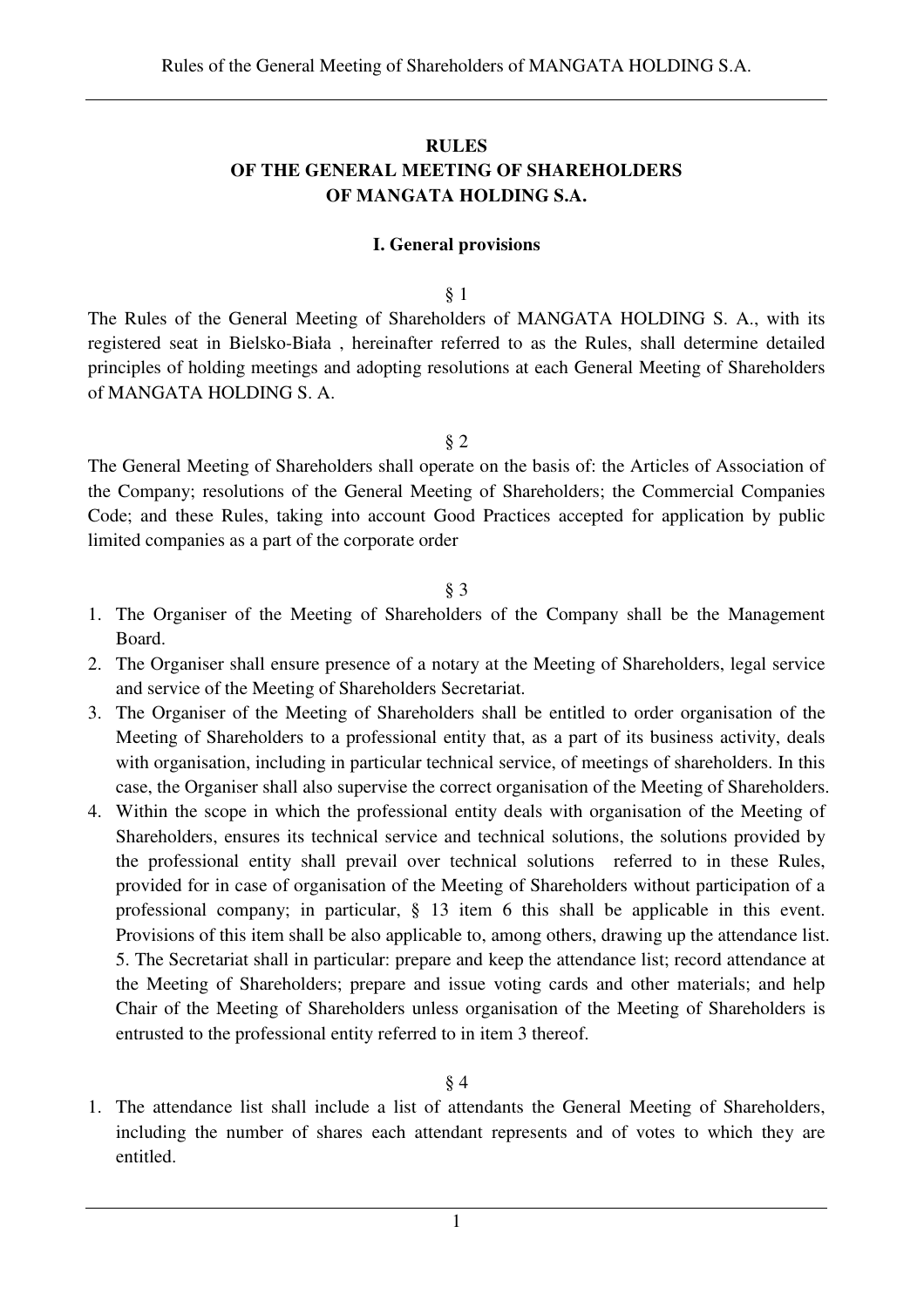- 2. Each person authorized to participate in the Meeting of Shareholders, present on the Meeting of Shareholders shell sign on the attendance list. On the attendance list there will be signed person who send his vote through correspondence way.
- 3. After signature of the attendance list by Chair of the Meeting of Shareholders, the list shall be available for inspection throughout the whole Meeting of Shareholders.

# **II. Participation in the General Meeting of Shareholders**

# § 5

1. The following shall participate in and have the right to vote at the General Meeting of Shareholders:

- 1) shareholders in person,
- 2) shareholders through correspondence way,

2) shareholders through their representatives to whom, under the pain of nullity, they have granted powers of attorney attached to the minutes of the General Meeting of Shareholders.

Representatives of legal persons shall present valid excerpts of registers listing people authorized to represent those legal persons.

It shall be assumed that a written document confirming the right to represent a shareholder at the General Meeting of Shareholders is legal and requires no additional confirmations provided that its authenticity or validity since the first examination is questionable for the Management Board of the Company (upon registering on the attendance list) or for Chair of the General Meeting of Shareholders.

- 1' Powers of attorney attached to the minutes of the General Meeting of Shareholders should be written document or electronically document send by email. The power of attorney by email should be sent on email address:  $b$ iuro@mangata.com.pl together with copy of identify document the shareholder who gave the power of attorney.
- 2. The Organiser may invite people who are not shareholders to the Meeting of Shareholders (without the right to vote).
- 3. Current Members of the Supervisory Board and the Management Board shall be present at the General Meeting of Shareholders. An expert auditor shall be present at the Ordinary General Meeting of Shareholders and at the Extraordinary General Meeting of Shareholders if financial matters of the Company are included in the agenda of the Meeting of Shareholders. The absence of a Member of the Management Board or f the Supervisory Board at the General Meeting of Shareholders shall require explanation to be presented at the General Meeting of Shareholders.
- 1. Members of the Supervisory Board and the Management Board and the expert auditor of the Company shall, within limits of their duties and within the scope necessary to resolve matters discussed at the Meeting of Shareholders, provide explanations and information of the Company to attendants of the Meeting of Shareholders.

In providing explanations and responses, they shall take into account requirements and limitations resulting from regulations on securities trading.

# **III. Course of the Meeting of Shareholders**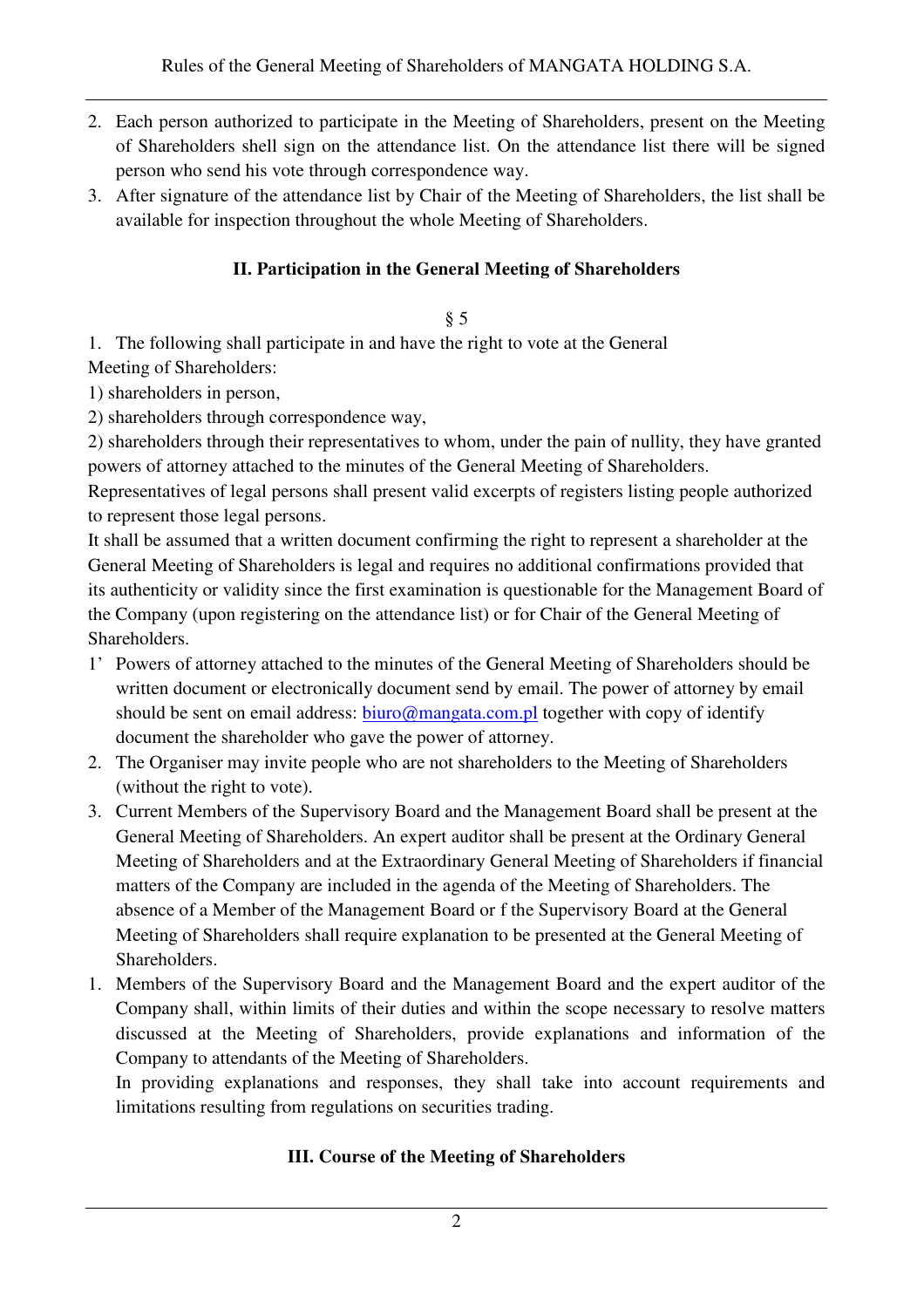§ 6

- 1. The General Meeting of Shareholders shall be opened by Chairman of the Supervisory Board or his/her Deputy.
- 2. Immediately after opening the General Meeting of Shareholders, the person who opens the Meeting of Shareholders shall order selection of Chair of the General Meeting of Shareholders from among people holding the right to vote, i.e. shareholders or representatives of shareholders. The person who opens the Meeting of Shareholders shall refrain from expressing any subject-matter or formal conclusions.
- 3. Chair of the Meeting of Shareholders shall be appointed in a secrete vote by the absolute majority of votes cast.

§ 7

- 1. Chairman of the General Meeting of Shareholders shall ensure expeditious course of the Meeting of Shareholders paying attention to observance of rights and interest of all shareholders, and shall counteract abuse of rights by attendants of the Meeting of Shareholders, in particular ensure rights of minority shareholders.
- 2. Chair of the Meeting of Shareholders shall in particular:
	- 1) present the agenda of the Meeting of Shareholders for approval;
	- 2) manage the Meeting of Shareholders, give and take the permission to speak,
	- 3) order a vote, determine what resolution has been adopted and announces it,
	- 4) attend to covering all items in the agenda,
	- 5) issue appropriate rules of order in the meeting room,
	- 6) order breaks in the Meeting of Shareholders; short breaks in the Meeting of Shareholders that are not intended to postpone the Meeting of Shareholders cannot aim at hindering shareholders in exercising their rights,
	- 7) close the General Meeting of Shareholders.

Attendants of the Meeting of Shareholders may appeal against orders of Chair to the General Meeting of Shareholders.

- 3. Votes related to matters of order may relate to issues concerning holding the Meeting of Shareholders; resolutions that may affect exercise of rights by shareholders shall not be voted in this way.
- 4. Matters of order shall include in particular motions concerning:
	- 2. limitation or extension of a speech duration,
	- 3. closure of a list of speakers,
	- 4. interruption of a discussion,
	- 5. voting without a discussion,
	- 6. ordering a secret vote,
	- 7. ordering a break in the Meeting of Shareholders,
	- 8. closure of a list of candidates.
- 5. Chair of the General Meeting of Shareholders shall not be entitled, without consent of the General Meeting of Shareholders, to remove or change the sequence of matters included in the agenda.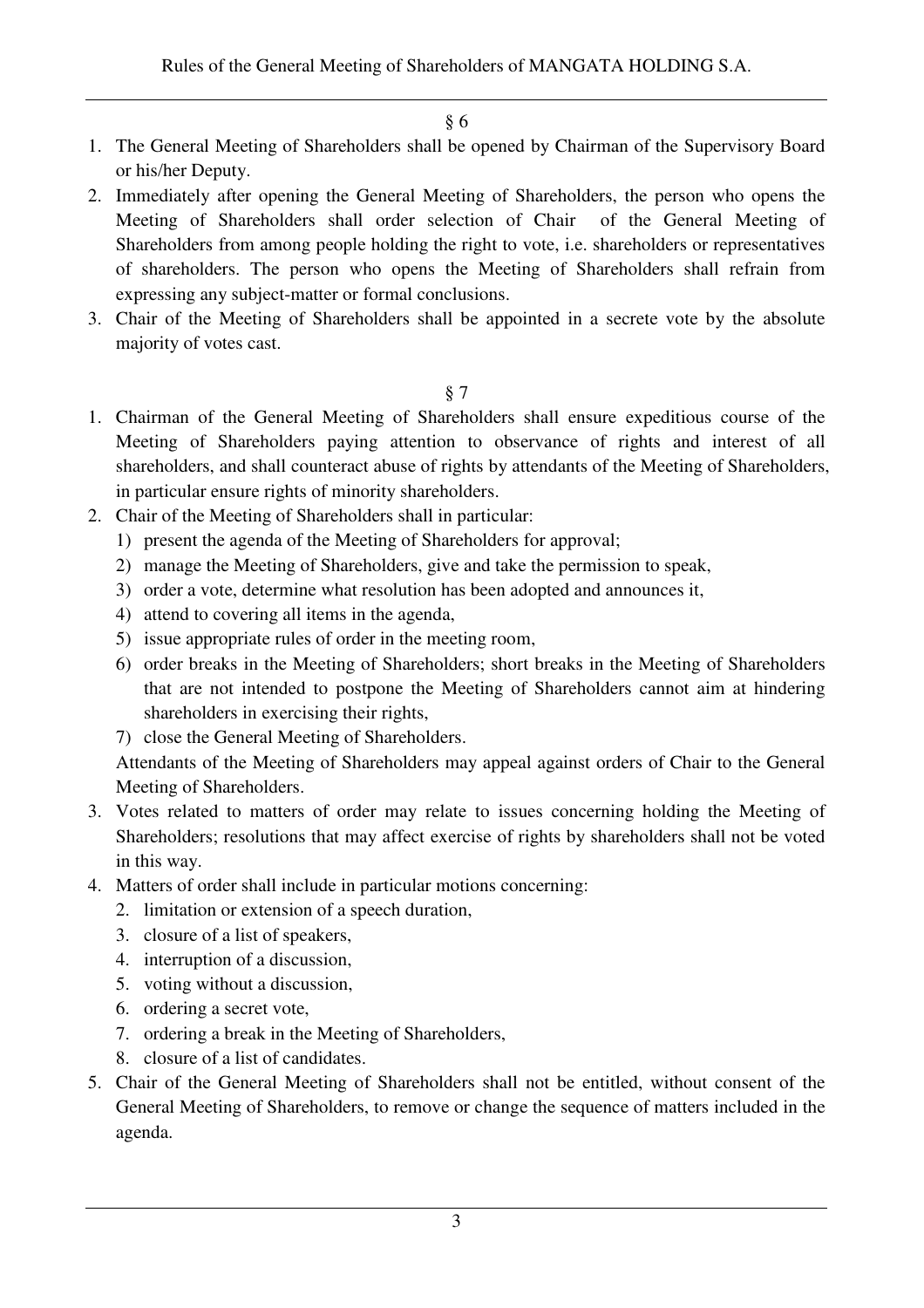6. No resolutions can be adopted in matters not included in the agenda unless the whole share capital is represented at the General Meeting of Shareholders and none of the attendants objects to adopting the resolutions.

A motion to convene the General Meeting of Shareholders and motion related to matters of order may be adopted despite the fact that they have not been included in the agenda.

§ 8

The Electing and Vote-Counting Commission (if appointed by the General Meeting of Shareholders; otherwise, the duties shall be executed by Chair of the Meeting of Shareholders) shall:

1) take votes and calculating votes; prepare minutes of votes related to resolutions,

2) hold elections to governing bodies of the Company and announce their results,

3) compile documents related to votes regarding resolutions and elections that are transferred to the Organiser of the Meeting of Shareholders after the Meeting of Shareholders.

§ 9

The Resolution and Motion Commission (if appointed by the General Meeting of Shareholders; otherwise, the duties shall be executed by Chair of the Meeting of Shareholders) shall:

- 1) accept proposals regarding the content of resolutions of the General Meeting of Shareholders,
- 2) present the text and amendments to draft resolutions it has edited for vote,
- 3) presents draft resolutions and motions to the General Meeting of Shareholders.

# § 10

- 1. Members of appointed Commissions shall elect chair from among them.
- 2. A report drawn up by a given Commission shall be signed by all its members.

# § 11

- 1. Each matter included in the agenda shall be discussed by Chair of the Meeting of Shareholders or a person appointed by Chair.
- 2. Permission to speak can be given only in matters included in the agenda and currently examined.
- 3. Chair of the Meeting of Shareholders shall give permission to speak to people who apply for discussion according to the sequence of application; they shall speak for not more than 5 minutes.

Chair shall give permission to speak out of turn to:

- reporters from Commissions of the General Meeting of Shareholders,
- Chairman of the Supervisory Board and President of the Management Board,
- in issues related to motions concerning matters of order.
- 4. Chair shall be entitled to remove from the room a shareholder or a representative of a shareholder who disturbs the Meeting of Shareholders.

# **IV. Adoption of resolutions**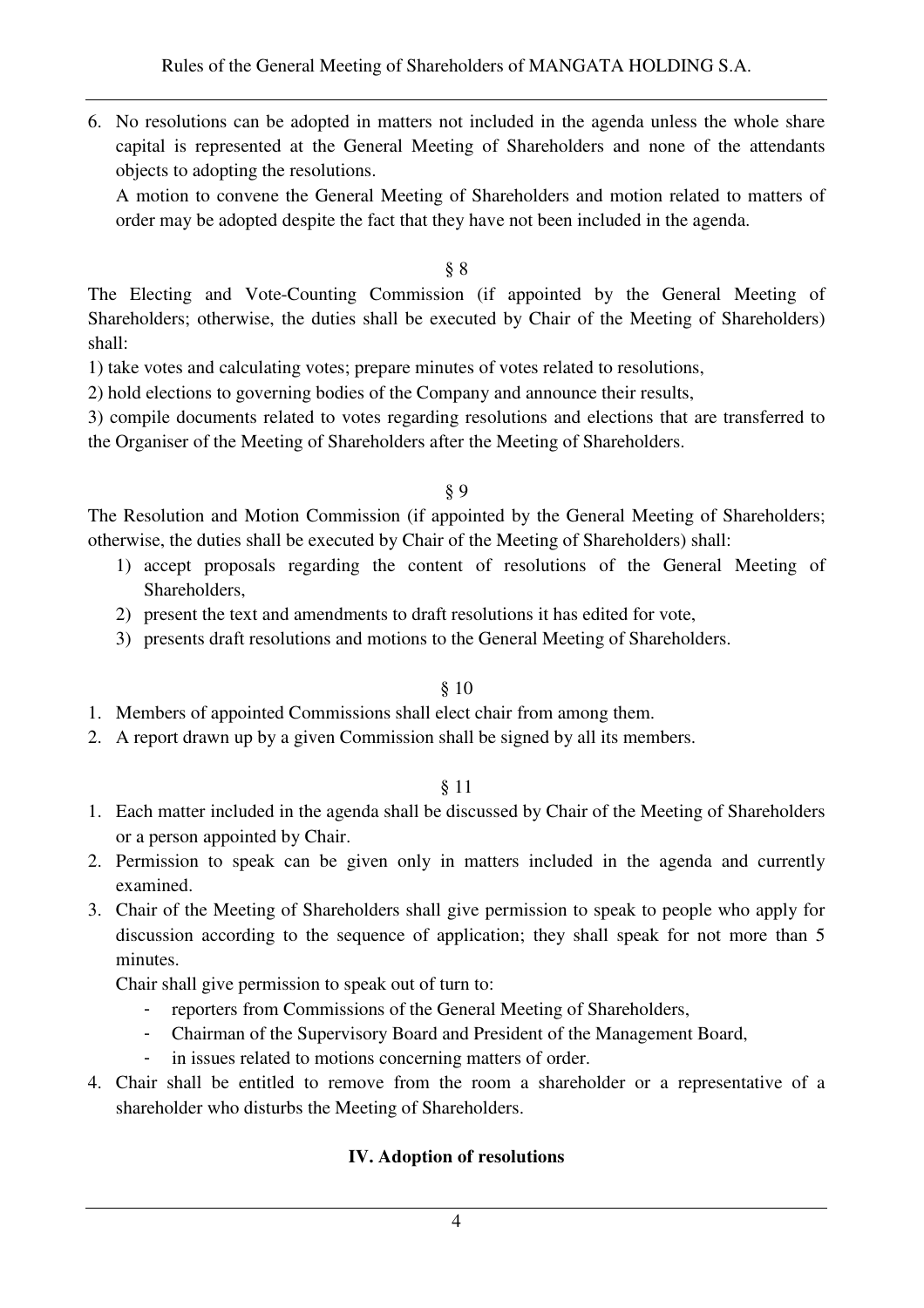## § 12

- 1. The General Meeting of Shareholders may adopt resolutions only in matters included in the agenda.
- 2. A resolution regarding omission of an item included in the agenda may be adopted only if vital reasons speak for it. A motion in this respect shall be justified in detail.
- 3. Elimination or omission of an item included in the agenda on a motion of shareholders shall require adoption of a resolution by the General Meeting of Shareholders, after prior consent of all present shareholders who submitted this motion, supported by 75% of votes of the General Meeting of Shareholders.

## § 13

- 1. The General Meeting of Shareholders may adopt resolutions regardless of the number of present shareholders and represented shares unless regulations of the Commercial Companies Code and the Articles of Association of the Company provide for otherwise.
- 2. Resolutions of the Meeting of Shareholders shall be adopted by the absolute majority of votes cast unless regulations of the Commercial Companies Code and the Articles of Association of the Company provide for otherwise.

# § 14

- 1. Votes at the General Meeting of Shareholders shall be open. A secret vote shall be ordered in case of elections or in relation to motions to dismiss Members of the Management Board or the Supervisory Board, or liquidators of the Company, or to bring them to account for something, also in personnel matters and on request of at least one shareholder present or represented at the Meeting of Shareholders.
- 2. The General Meeting of Shareholders may adopt a resolution regarding cancelling the secrecy of the vote in matters related to selection of a commission appointed by the General Meeting of Shareholders.
- 3. Votes by the shareholders present on the General Meeting of Shareholders shall be taken using voting cards that shall include: the stamp of the Company; determination of the General Meeting of Shareholders (ordinary, extraordinary); date of the Meeting of Shareholders; number of votes held by shareholders.
- 4. An open vote shall be taken by raising the voting cards.
- 5. A secret vote shall be taken by dropping the voting cards to a ballot box, whereby one of the following shall be left undeleted on the card: "for;" "against;" or "abstained."
- 6. In the case referred to in §3 item 3, the voting method shall be ensured by the professional entity that guarantees, in particular, an electronic course of the vote and vote counting. If the Meeting of Shareholders is organised by the professional entity, technical organisation of voting other than specified in item 3-5 thereof shall be acceptable. Provisions thereof shall not infringe applicable legal regulations, in particular the voting method shall ensure conformity of the vote with regulations of the Commercial Companies Code in respect of openness and secrecy of the vote.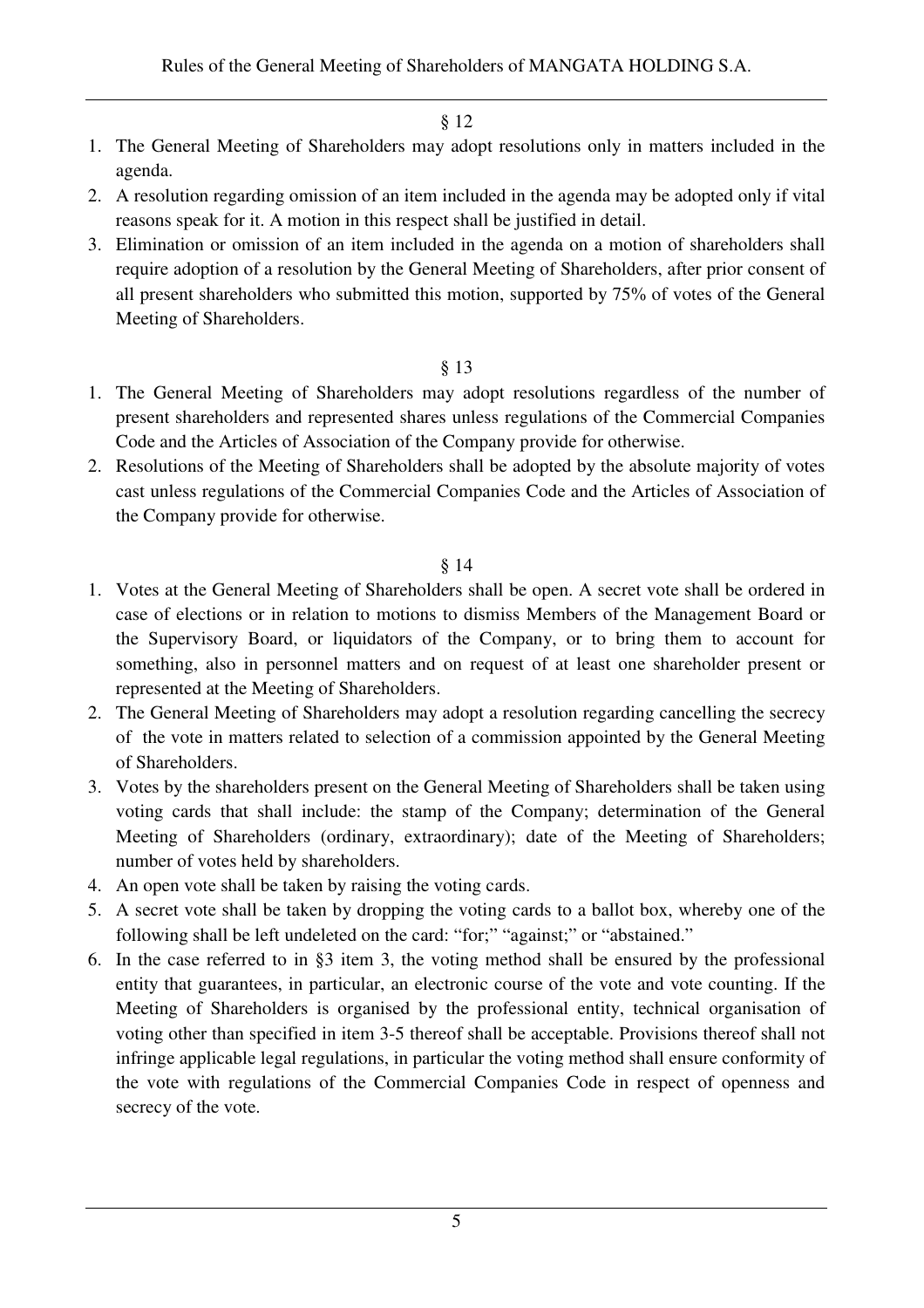## § 15

- 1. On a motion of a shareholder or shareholders representing at least one fifth of the share capital, the Supervisory Board shall be appointed by the next General Meeting of Shareholders in a vote by separate groups, even if the Articles of Association provide for another method of appointing the Supervisory Board.
- 2. The motion referred to in sec. 1 shall be notified the Management Board within the term so that the announcement regarding convening the General Meeting of Shareholders include information about the planned appointment of the Supervisory Board through a vote by separate groups.
- 3. People who at the General Meeting of Shareholders represent the part of shares that fall to from division the general number of represented shares by the number of Supervisory Board Members may form a separate group to select one Supervisory Board Member, however, they do not participate in appointment of other Supervisory Board Members.
- 4. Appointments in the Supervisory Board for which no appropriate group of shareholders created in accordance with sec. 3 has selected Members shall be selected by a vote participated by all shareholders votes of which have not been selected in election of Supervisory Board Members selected by a vote by separated groups.
- 5. If no group able to select a Supervisory Board Member is created at the General Meeting of Shareholders referred to in sec. 1, no election shall be held unless the agenda of the General Meeting of Shareholders provides for not only selection by groups, but also changes in the composition of the Supervisory Board.
- 6. Upon appointment of at least one Supervisory Board Member in a vote by groups, appointments of all current Supervisory Board Members shall expire ahead of time.

### § 16

- 1. A person voting against a resolution shall be entitled to demand his/her objection be recorded in the minutes.
- 2. A person objecting to a resolution of the Meeting of Shareholders shall be able to justify his/her objection briefly.
- 3. On request of a attendant of the Meeting of Shareholders, his/her written statement shall be included in the minutes.

### **V. Closure of the General Meeting of Shareholders**

### § 17

After covering the agenda, Chair shall announce closure of the General Meeting of Shareholders.

# § 18

- 1. Minutes of the General Meeting of Shareholders shall be drawn up by a notary.
- 2. Minutes shall be signed by the notary and Chair of the Meeting of Shareholders.

# § 19